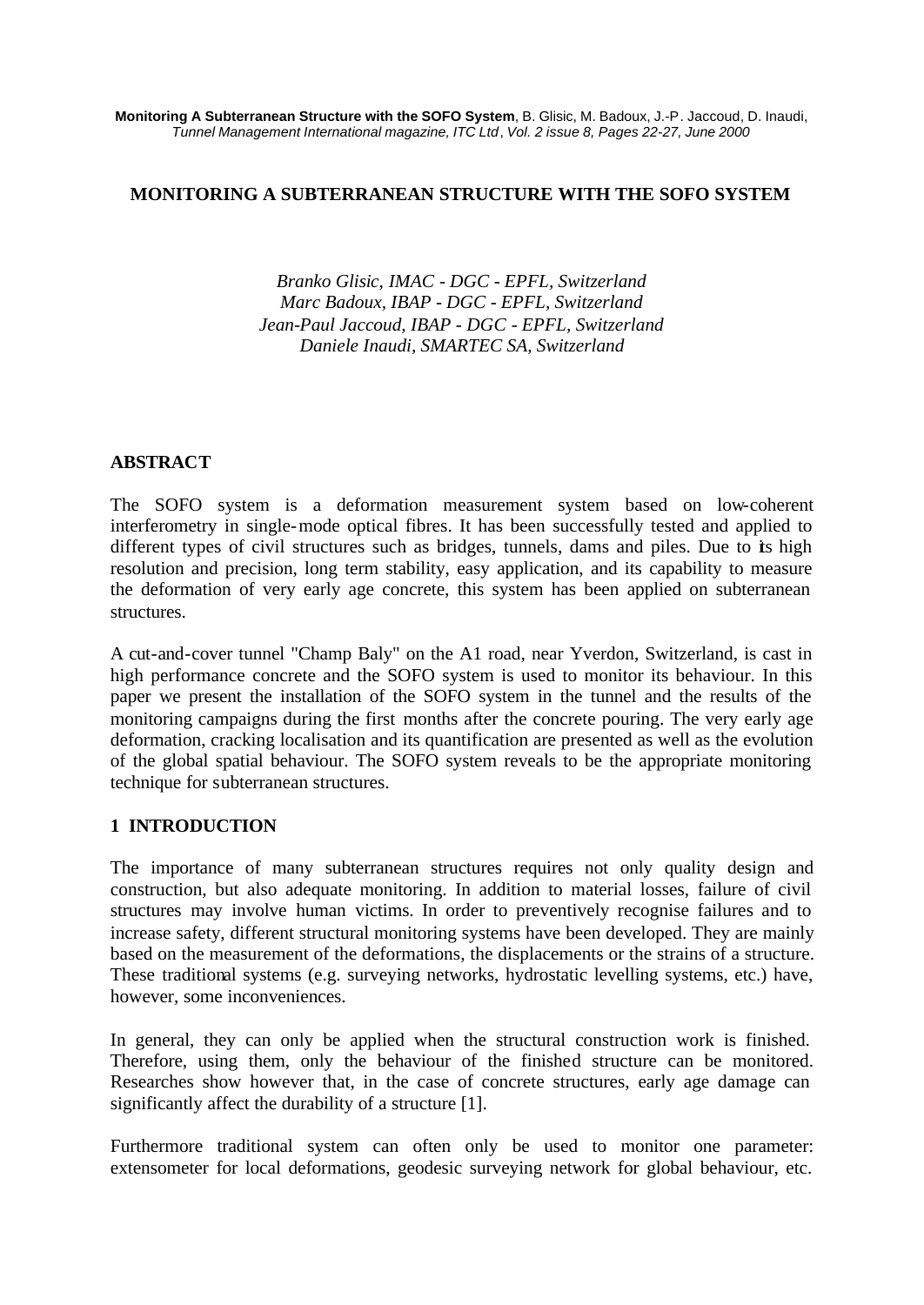As a result, the structure needs to be equipped with several different systems to monitor different parameters. The reading and treatment of measurement data can be difficult and toilsome if the read-out is not centralised, remote or automatic or if, for each measurement, the installation of reading set-ups or sensors is required.

The inconveniences mentioned above, and new fibre optic sensing technology have led to the development of a new structural monitoring system. The SOFO (French acronym for Surveillance d'Ouvrage par Fibres Optiques - Structural Monitoring Using Optical Fibres) system has been developed at the Laboratory of Strain Measurement and Analysis of the Swiss Federal Institute of Technology (IMAC-EPFL) during the last six years. The system is easy to install and operate, insensitive to variations of temperature and humidity or to electromagnetic fields. It makes possible continuous, automatic and reliable monitoring. It has been successfully tested in various types of structures such as bridges, dams and geostructures throughout Switzerland, Europe and North America. In this paper an application of the SOFO measurement system to a cut-and-cover tunnel is presented.

# **2 SOFO MEASUREMENT SYS TEM**

The SOFO measurement system is based on low coherence interferometry [2] in single-mode optical fibres. The three main components of the system are a reading unit, the fibre optic sensors and the appropriate software. Its functional principle is represented in Figure 1.



*Figure 1: Set-up of the SOFO System*

The reading unit is composed of a light emitter (light emitting diode - LED), a low-coherence Michelson interferometer with a mobile scanning mirror, optical set up and an internal PC. The sensor consists of two mono-mode optical fibres named the "measurement" and the "reference" fibre. The measurement fibre is in mechanical contact with the host structure and follows its deformation, while the reference fibre, placed close to the measurement fibre, is loose and independent of the behaviour of the structure. Any deformation of the structure will result in a change of the length difference between the two fibres.

Infrared light is emitted by the LED, sent through the mono-mode optical fibre to the sensor, split by the coupler and introduced into the two arms of the sensor. Then, the light reflects off the chemical mirrors deposed on the ends of each of the fibres and returns through the coupler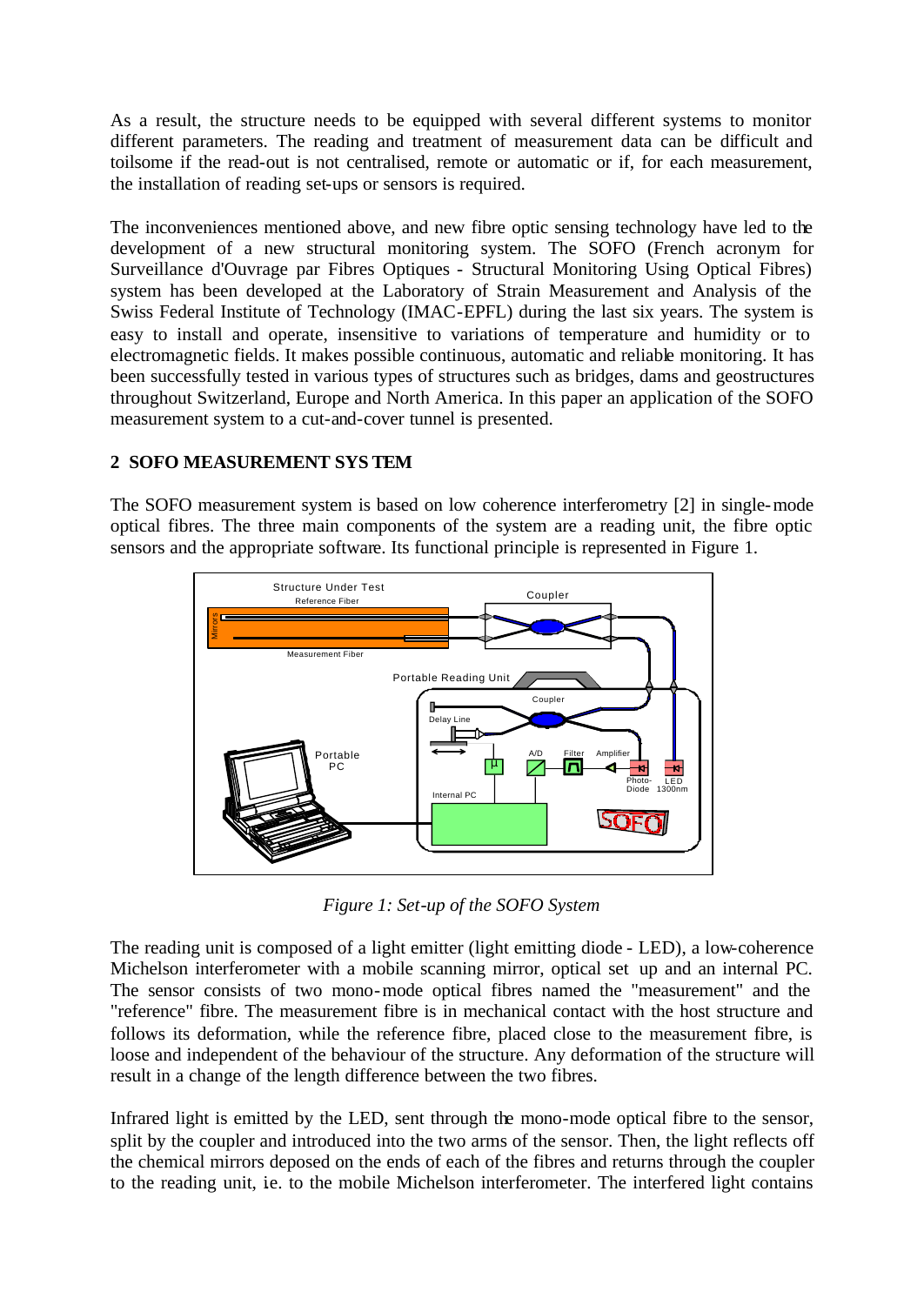the information of the length difference between the measurement and the reference fibre. This difference is retrieved using the mobile mirror and transmitted to the external PC. By successively repeating the measurements, it is possible to determinate the evolution of the deformation of the auscultated structure.

| Parameter                    | SOFO characteristics                          |
|------------------------------|-----------------------------------------------|
| Gage length                  | 20cm to 10m for standard sensors              |
|                              | Up to 50m with special (long) sensors         |
| Resolution                   | $2\mu$ m, independently from gage length      |
| Dynamic range of the sensors | 1% elongation, 0.5% shortening for standard   |
|                              | sensors                                       |
| Dynamic range of the reading | Up to 70mm in elongation and shortening       |
| unit                         |                                               |
| Precision                    | Better than 1% of the measured deformation    |
| Measurement speed            | Less than 10 seconds                          |
| Stability                    | Drift not observable over at least four years |

The main characteristics of the SOFO system are given in Table 1.

# *Table 1:Specifications of SOFO Measurement System*

The SOFO system is well adapted to construction site conditions. The portable, battery powered and waterproof reading unit can be operated in dusty and humid environments.

The standard SOFO sensor [3] is composed of two zones, the active zone that is used for the measurement of deformation, and the passive zone that serves as guide of information. The sensor is schematically represented in Figure 2.



*Figure 2: Schema of a SOFO Standard Sensor*

The active zone is delimited by two anchor pieces and consists of two optical fibres placed in a protection tube. The anchor pieces have a double role: first to attach the sensor to the structure and second to transmit the deformation from the structure to the active zone. The deformation of the structure induces a change of the distance between the anchor pieces, and this change is registered by the measurement fibre. The measurement fibre is pre-tensioned between the anchor pieces in order to be able to measure a shortening of the structure as well as an elongation. The reference fibre is independent of both the measurement fibre and the deformation of the structure, and its purpose is to cancel the temperature influence on the sensor. The length of the active zone of the standard sensors ranges from 20 cm to 10 m. Exceeding the upper limit, the independence of the reference fibre can not be guaranteed.

The passive zone transmits the information from the active zone to the reading unit. It is composed of one mono-mode optical fibre, a connector and a coupler, all protected by a plastic tube. The coupler is placed in the passive zone of the sensor, close to the anchor piece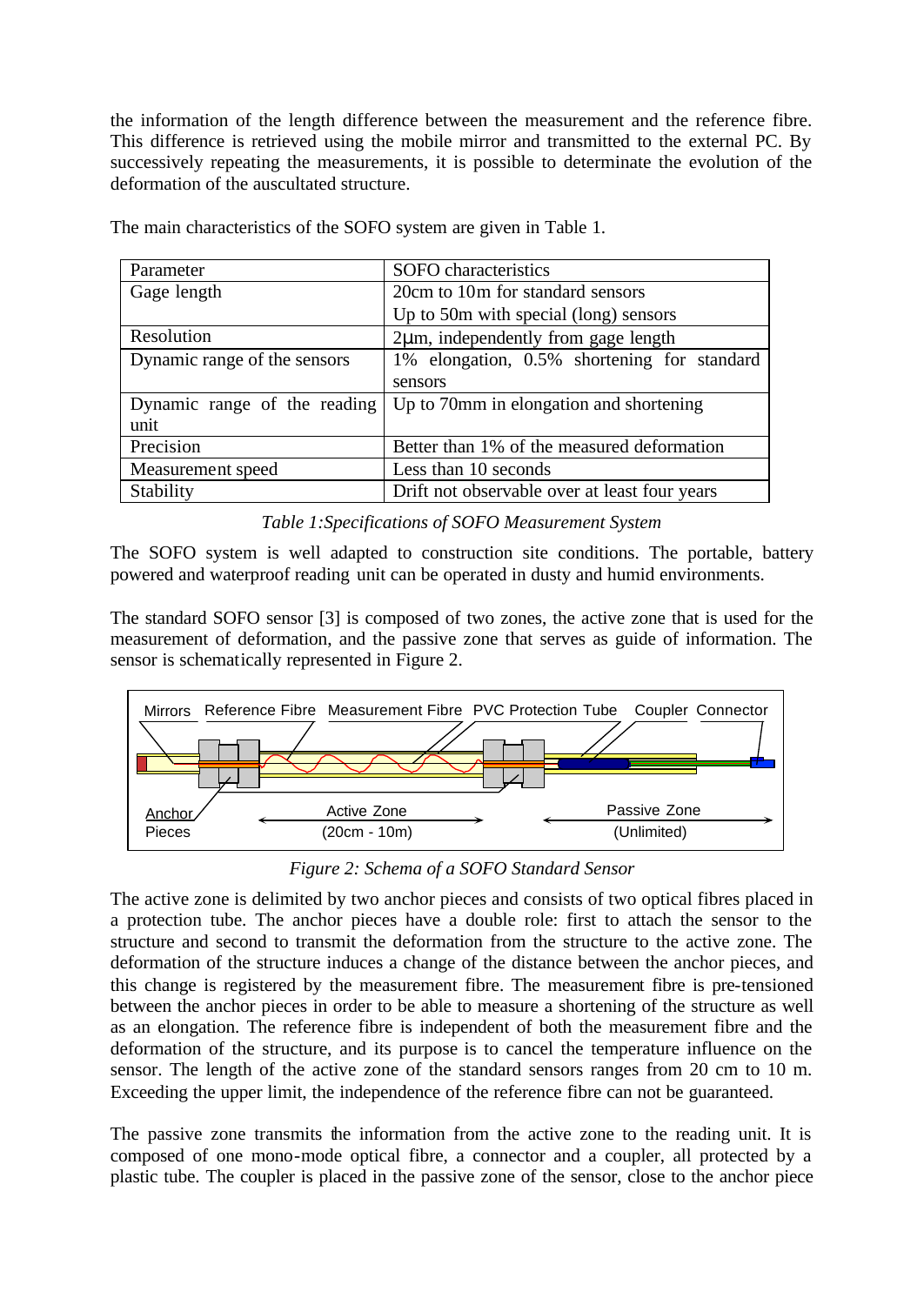in order to increase the precision and to facilitate the manipulation during the measurement. The length of the passive zone is nearly unlimited and depends only on the distance between the sensor emplacement position and the reading unit. If this distance is long (above 40 metres) the passive zone can be extended by a simple fibre optic cable. The sensor is connected to the reading unit using a Diamond E2000 connector.

The sensors are protected with a PVC tube for easy manipulation, fast installation and high resistance during the pouring and the vibrating of concrete. Due to the low rigidity of the sensor, it is possible to measure the deformation of concrete starting with the pouring phase, including the very early age deformation of concrete.

# **3 CUT-AND-COVER TUNNEL "CHAMP BALY"**

The cut-and-cover tunnel of Champ Baly is situated on the motorway A1, connecting Lausanne with Bern, in Switzerland. Construction work began in July 1998 and the end of the concrete pouring phase was in August 1999. The cross-section of the tunnel consists of two reinforced concrete vaults (Figure 3).



*Figure 3: Champ Baly Cut-and-cover Tunnel under Construction*

The length of the tunnel is 230 m and the volume of concrete used is approximately 6000  $m^3$ . The concrete has been poured in twenty-one stages, i.e. nineteen 11.60 m long vaults and two 6 m long portals. The first 9 stages are built in ordinary concrete and the last 12 stages in high performance concrete (Figure 4) [4].



*Figure 4: Simplified Plan View of the Cut-and-cover Tunnel of Champ Baly*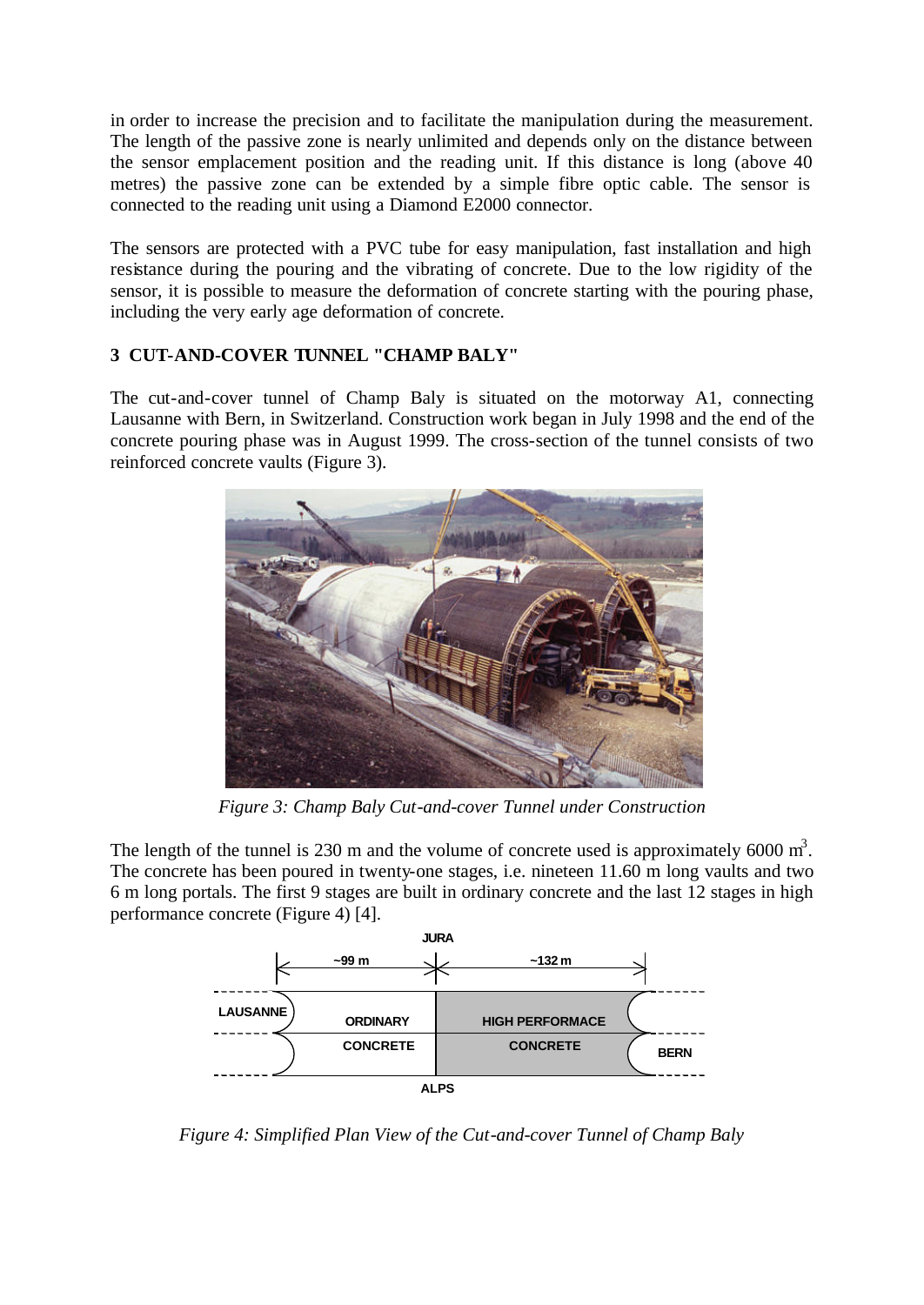#### **4 SOFO SENSORS AT CHAMP BALY**

The construction of the Champ Baly cut-and-cover tunnel served as a pilot project for the application of High Performance Concrete in Switzerland. The Structural Concrete Laboratory of the Swiss Federal Institute of Technology (IBAP-EPFL) is conducting a research project to assess potential durability gains from the use of concrete with silica fume [4, 5, 6, 7]. It conducted the measurement presented below. The SOFO measurement system was selected for the early age and long term monitoring of longitudinal deformations in two reference sections of the tunnel. One section is built of ordinary concrete, and the other one of high performance concrete. Only the ordinary concrete section is presented in this paper. The section has been equipped with nine 4 metres long SOFO sensors and nine thermocouples prior to the pouring of concrete, as shown in Figure 5. Each thermocouple is placed close to one sensor, which allows measuring the concrete temperature at each sensor location. In Figure 5 the thermocouples are represented by numbers  $(1, 2, \ldots, 9)$  and the sensors by "S" followed by their respective serial number (S-740, S-741, etc.).



*Figure 5: Cross-section of the Tunnel and Sensor Placement*

Sensors S-748, S-743 and S-741 are located in the foundations, which have been cast approximately three months prior to the vaults. The other sensors were mounted on the vault rebars a few days before the casting took place. The passive zones of the sensors are guided through plastic tubes to the connection box (see Figure 5). The reading unit is placed in a small portable chamber some twenty metres away from the tunnel. It is linked to the connection box by means of an optical cable.

Since the tunnel was under construction, the connection box installation was temporary in order to allow the early age measurements. Once construction is finished, the connection box will be permanently installed in the tunnel. The complete installation of sensors, box and cable took approximately 6 hours, mainly due to the difficult access to the sensor location zones.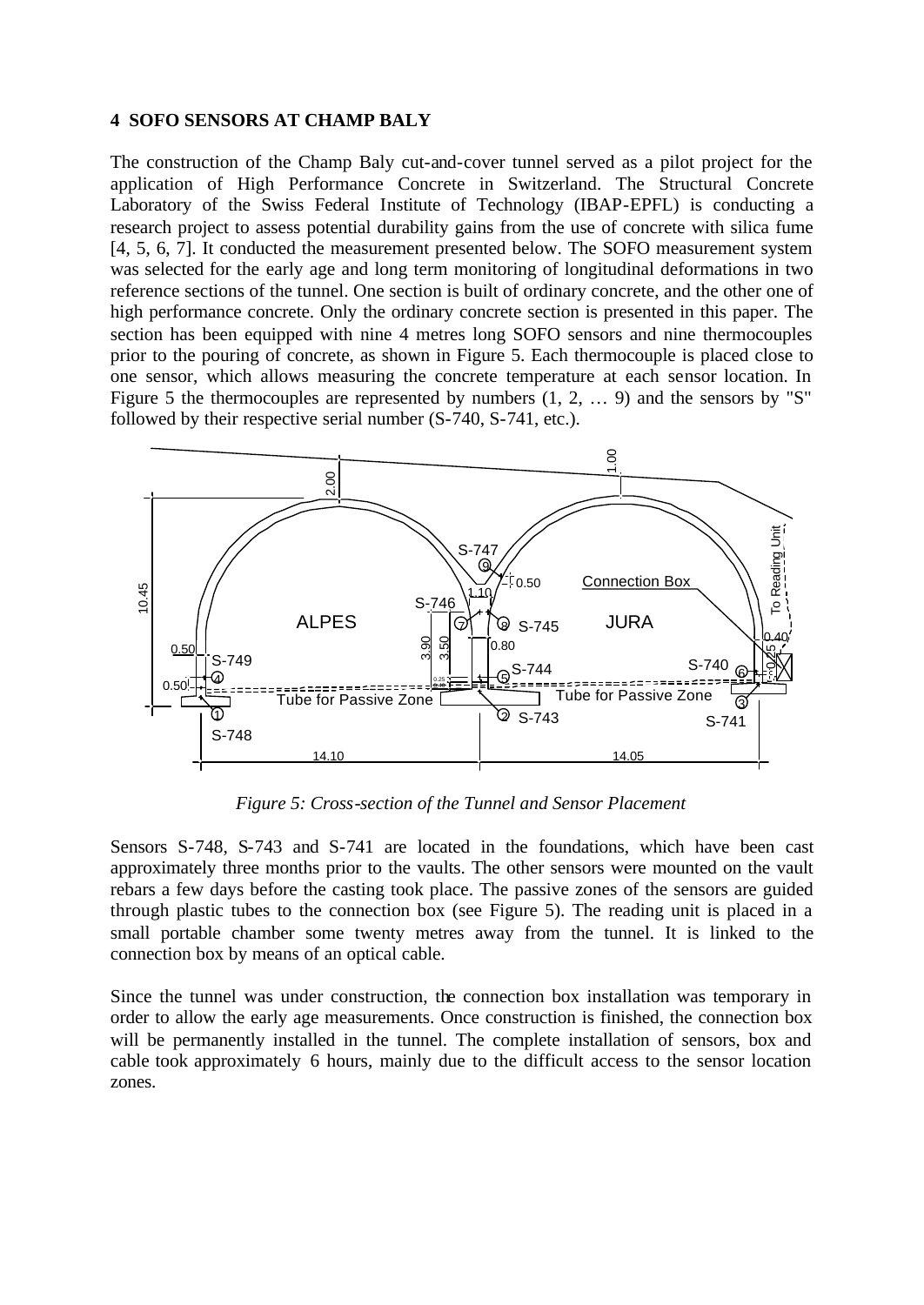### **5 RESULTS OF MEASUREMENT**

The measurements start with the casting of the foundations. Since the early age deformation of the foundation was not of interest, only periodical measurements are done. Unfortunately one of the sensors (S-741) was damaged during the pouring. The total (long-term) deformation of the foundations measured by SOFO sensors are presented in figure 6.



*Figure 6: Long-term Deformation Measurements of the Foundations*

The vaults early age deformation was monitored during seven days following concrete pouring. Measurements were recorded automatically every 30 minutes. The early age deformation and the temperature measurements are shown in Figures 7 and 8. Periodical deformation measurements of the tunnel sections are continued on at a 10-day interval. The results of one of these measurements are presented in Figure 6.



*Figure 7: Deformation Measurements at the Early Age of the Vaults*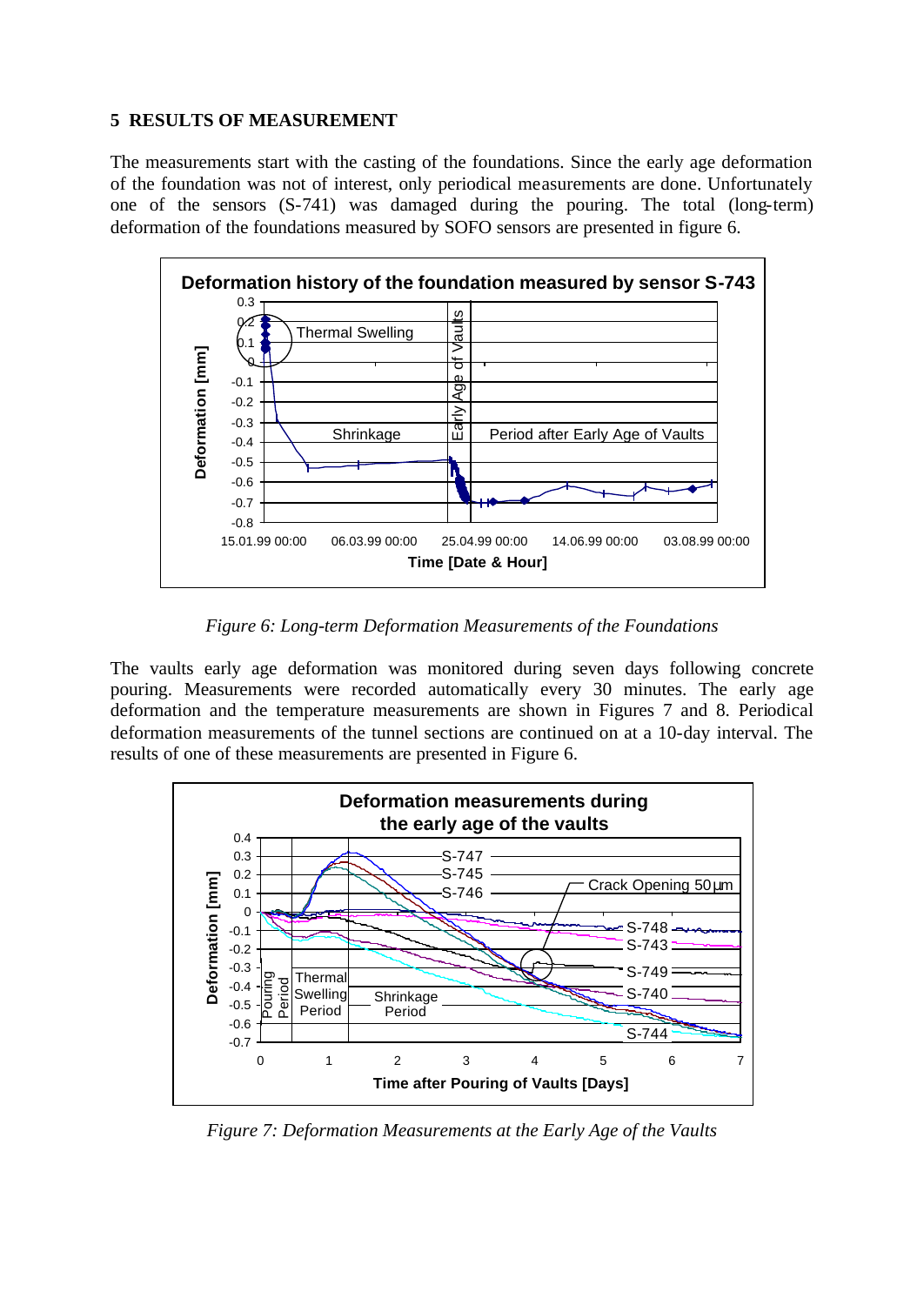### **6 DISCUSSION OF RESULTS**

Since the subject of this paper is to present an application of the system SOFO on concrete subterranean structures, the results of the measurements are discussed in general terms. Additional results and detailed analysis can be found in [7].

Three different periods during the early age deformation are distinguished and separated by lines in Figure 7. The first period corresponds to the pouring period. During this period the concrete is cast with the sensors measuring the corresponding deformation. A relatively small deformation due to the additional load of the fresh vault concrete is noticed with the sensors that measure the deformation of the foundation (S-748 and S-743). The deformation of the foundation is significantly smaller than the deformation measured with the sensors located in the lower part of the vaults (sensors S-749, S-744 and S-740). This is a consequence of the plasticity and rheology of fresh concrete. Finally the sensors that are higher in the vaults (S-746, S-745 and S-747) measured very small deformation due to the reduced load at theirs locations. Since the setting time is retarded, the new concrete is in a "dormant period" during the pouring period. This fact is also confirmed by the temperature measurements (Figure 8).



*Figure 8: Temperature Measurements at the Early Age of the Vaults*

The second period in Figure 7 is the thermal swelling period. During this period the hydration process is activated, the temperature increases and induces the deformations too [6]. While the deformation of the foundation is very small, the deformation of the lower parts of vaults is larger and the deformation of the upper parts of the vaults is very important. The smaller deformation of the lower parts of the vaults can be explained by their restraint of the foundations. The upper parts of the vaults are not confined and the concrete in these zones swells significantly. During this period the concrete is set and stresses are generated in the vaults.

During the shrinkage period (see Figure 7) the deformation is generally decreasing due mostly to the thermal shrinkage of concrete. During this period, a 50 μm wide crack opening was recorded by sensor S-749 and later visually confirmed on the structure. The crack is a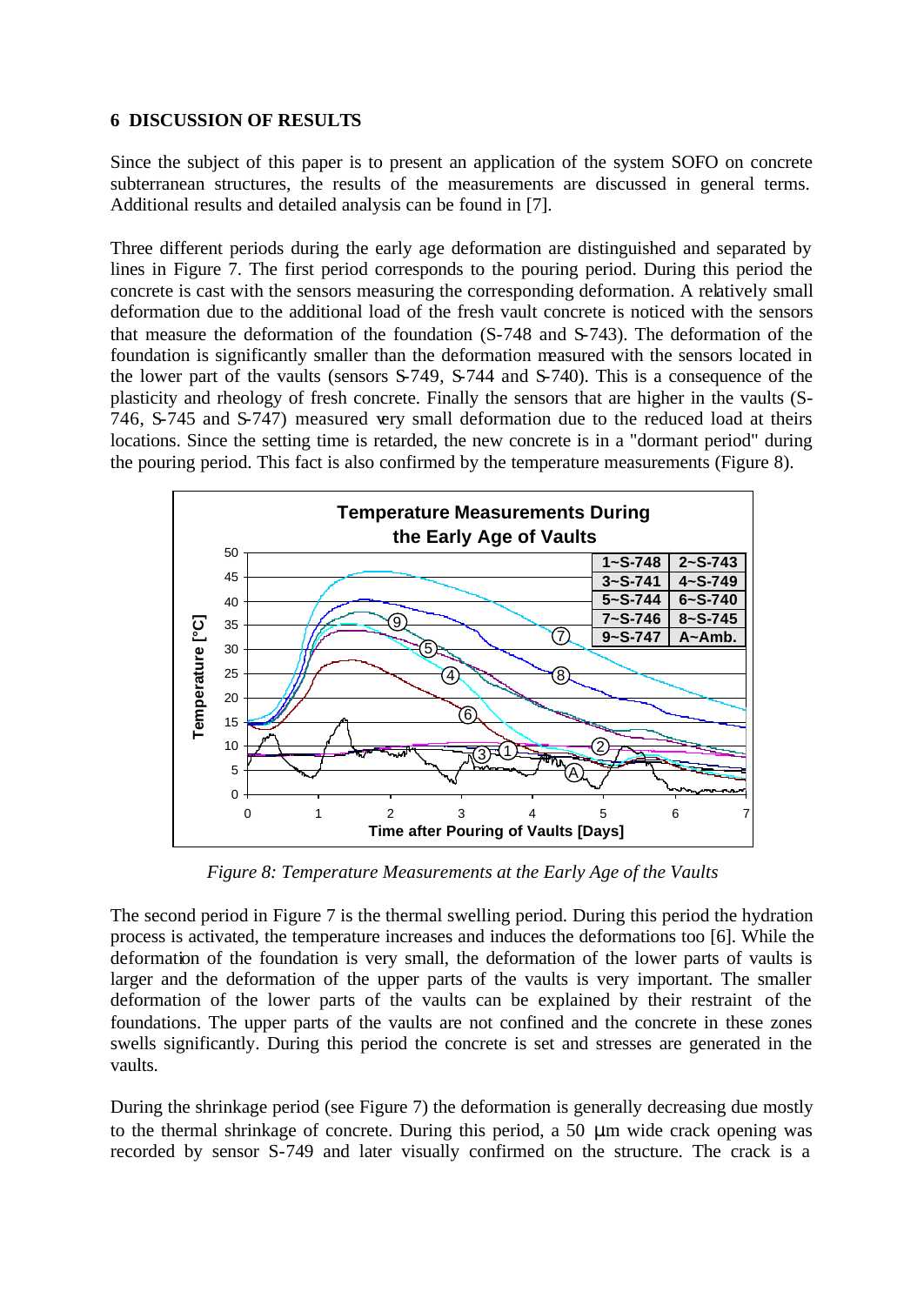consequence of the vault-foundation interaction and the early age deformation provoked by thermal stress.

Different behaviours of the tunnel's different parts can be identified and described by three different types of curves shown in Figure 7. The first type concerns the foundation, the second type the lower parts of the vaults, and the third type the upper parts of the vaults. The deformation curves of the foundation and the lower parts of the vaults after the cooling are parallel and point to monolithic behaviour of the foundations and the vaults. The deformation curve of the upper parts of the vaults is not parallel to the other curves and indicate that the cross-section does not remain plane during early age deformations. Since the bonding between the vaults and the foundation can be assumed to be good, stresses are therefore introduced into the vaults. As a consequence, cracking of concrete may appear.

Regarding long term deformation of foundations, four distinct phases can be identified in the behaviour shown in figure 6. First, the very early deformation due to thermal swelling followed by the shrinkage period subsequently. The casting of the vaults introduces additional deformation into the foundation. Finally, the foundation deformation in the period after the pouring of vaults is relatively stable and follows the thermal variations of the environment.

### **7 CONCLUSIONS**

The implementation of the SOFO system for the monitoring of structural deformations in the concrete of the Champ Baly cut-and-cover tunnel leads to the following remarks:

- 1) The installation of the SOFO system was relatively rapid and did not affect, nor slow down, the construction process.
- 2) Only one sensor was broken during the installation, which confirms the resistance and reliability of the system. The construction workers were not requires to give particular care to the sensors.
- 3) The complete history of behaviour of each part of the monitored sections, the foundations as well as the vaults was registered. The very early age and early age are included too.
- 4) The very early age and the early age deformation were measured automatically during the first seven days without any human intervention. Measurements were taken every 30 minutes.
- 5) Using the SOFO system, it is possible to calculate the evolution of the average strain in different parts of the monitored sections as well as the curvature of the sections. If additional sections of the tunnel had been equipped with sensors, it would be possible to retrieve the spatial deformation of the tunnel using the double integration of the curvature [8].
- 6) The SOFO system was able to record the time of opening of cracks as well as to measure their width.

### **8 ACKNOWLEDGEMENTS**

The authors gratefully acknowledge the support of the "Service des Routes et Autoroutes du Canton Vaud" for this project. Thanks are also extended to "Smartec SA" for financial contributions and to Mr. B. Fleury, Mr. G. Oreiller, Mr. M. Pascual, Mr. N. Simon from IBAP-EPFL and Mr. R. Délez from IMAC-EPFL, for their collaboration, kindness and